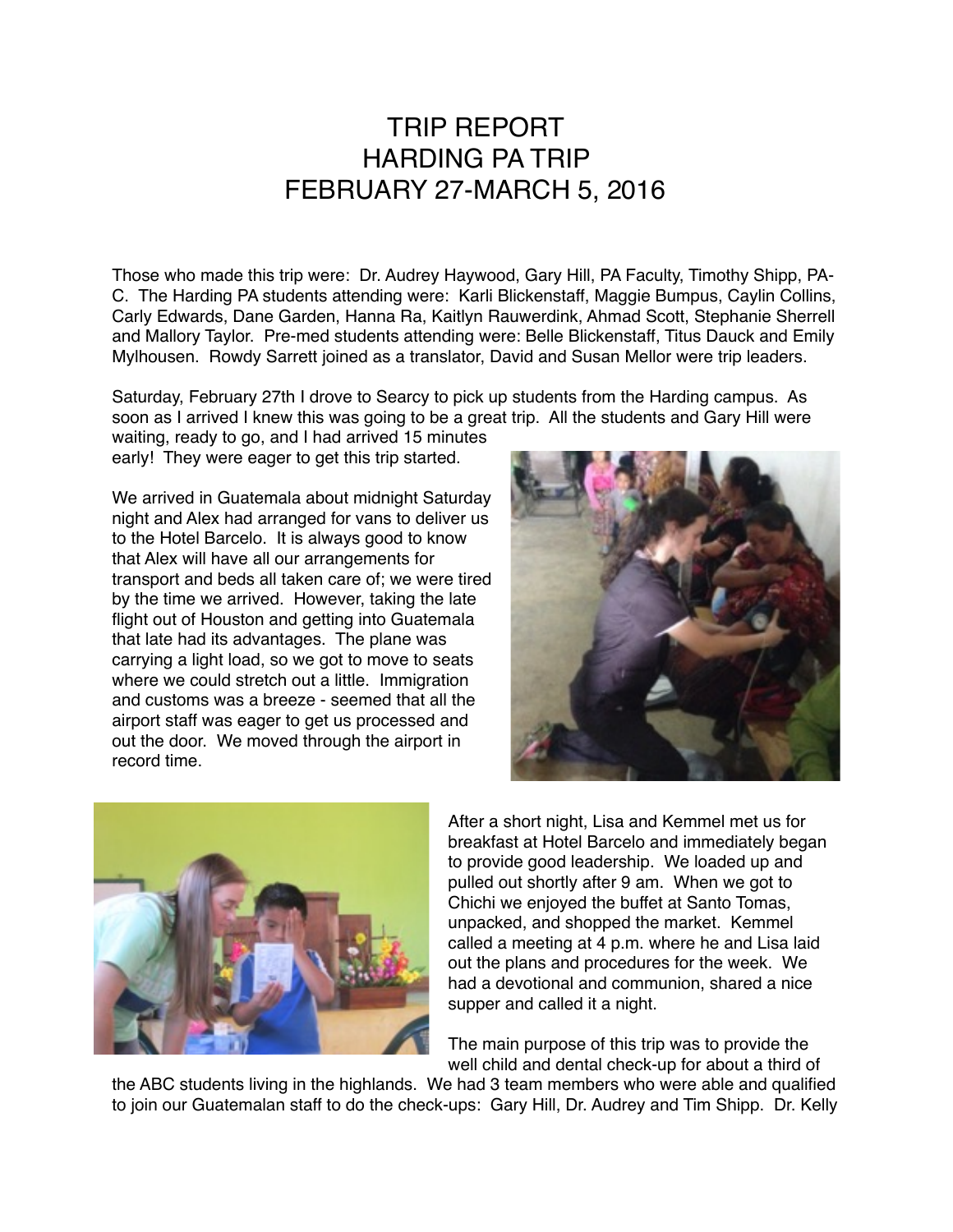was filling in for Sheri who was in the states, and he is an excellent physician and teacher. The students took a patient's chart, weighed, measured, took BP and eye exams and escorted them through the doctor's exam. They also were seen by the dental hygienist and the students helped with effective teeth



they were seeing in the multitude of patients slowed down the process a little, but each patient left feeling they had been heard and received quality care. The team was able to see over 100 patients excluding those who were not part of the ABC program.

One of the highlights of this trip was seeing the finished church building at Paxot II. What an incredible finished project this has turned out to be. We were delighted to see this progress. (photo at right)

Five members of this team had either been MET students or interns. This gave us a good balance of experience and ability to communicate with the Guatemalans. Titus, Rowdy and Julie Kelly provided amazing translating. It was fun to watch the returning students reunited with their former "families".

Our team really came from all over the U.S.



brushing along with the dental dye test to see how clean the child's teeth were. We photographed each child so Kemmel could attach a current photo to the child's chart.

The students were excited to actually be able to get some hands on experience. Gary, Tim and Audrey were wonderful teachers. Admittedly the desire to answer questions and explain what



and formed an unusually cohesive team. The students led the evening devotionals and came